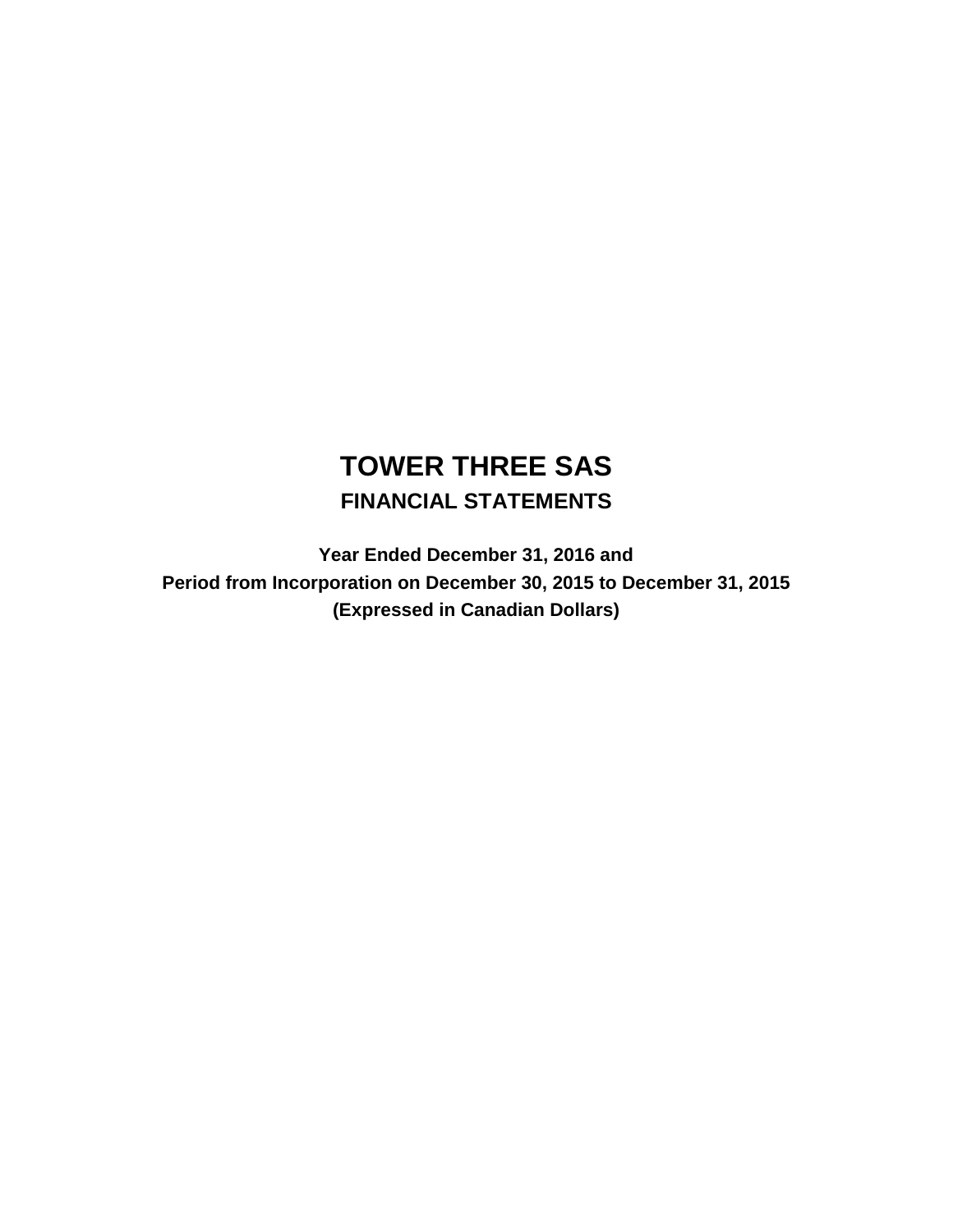

Tel: 604. 714. 3600 Fax: 604. 714. 3669 Web: manningelliott.com

#### **INDEPENDENT AUDITORS' REPORT**

To the Directors of Tower Three SAS

We have audited the accompanying financial statements of Tower Three SAS which comprise the statement of financial position as at December 31, 2016, and the statements of comprehensive loss, changes in deficiency and cash flows for the year then ended, and the related notes comprising a summary of significant accounting policies and other explanatory information.

#### **Management's Responsibility for the Financial Statements**

Management is responsible for the preparation and fair presentation of these financial statements in accordance with International Financial Reporting Standards as issued by the International Accounting Standards Board, and for such internal control as management determines is necessary to enable the preparation of financial statements that are free from material misstatement, whether due to fraud or error.

#### **Auditors' Responsibility**

Our responsibility is to express an opinion on these financial statements based on our audit. We conducted our audit in accordance with Canadian generally accepted auditing standards. Those standards require that we comply with ethical requirements and plan and perform the audit to obtain reasonable assurance about whether the financial statements are free from material misstatement.

An audit involves performing procedures to obtain audit evidence about the amounts and disclosures in the financial statements. The procedures selected depend on our judgment, including the assessment of the risks of material misstatement of the financial statements, whether due to fraud or error. In making those risk assessments, we consider internal control relevant to the entity's preparation and fair presentation of the financial statements in order to design audit procedures that are appropriate in the circumstances, but not for the purpose of expressing an opinion on the effectiveness of the entity's internal control. An audit also includes evaluating the appropriateness of accounting policies used and the reasonableness of accounting estimates made by management, as well as evaluating the overall presentation of the financial statements.

We believe that the audit evidence we have obtained based on our audit is sufficient and appropriate to provide a basis for our audit opinion.

#### **Opinion**

In our opinion, the financial statements present fairly, in all material respects, the financial position of Tower Three SAS as at December 31, 2016, and its financial performance and its cash flows for the year then ended in accordance with International Financial Reporting Standards as issued by the International Accounting Standards Board.

#### **Emphasis of Matter**

Without qualifying our opinion, we draw attention to Note 1 in the financial statements which indicates the existence of a material uncertainty that may cast significant doubt on the ability of Tower Three SAS to continue as a going concern.

#### **Other Matter**

The financial statements of Tower Three SAS for the period from incorporation on December 30, 2015 to December 31, 2015 were audited by another auditor who expressed an unmodified opinion on those statements on January 12, 2017.

Manning Elliott LLP

CHARTERED PROFESSIONAL ACCOUNTANTS Vancouver, British Columbia May 1, 2017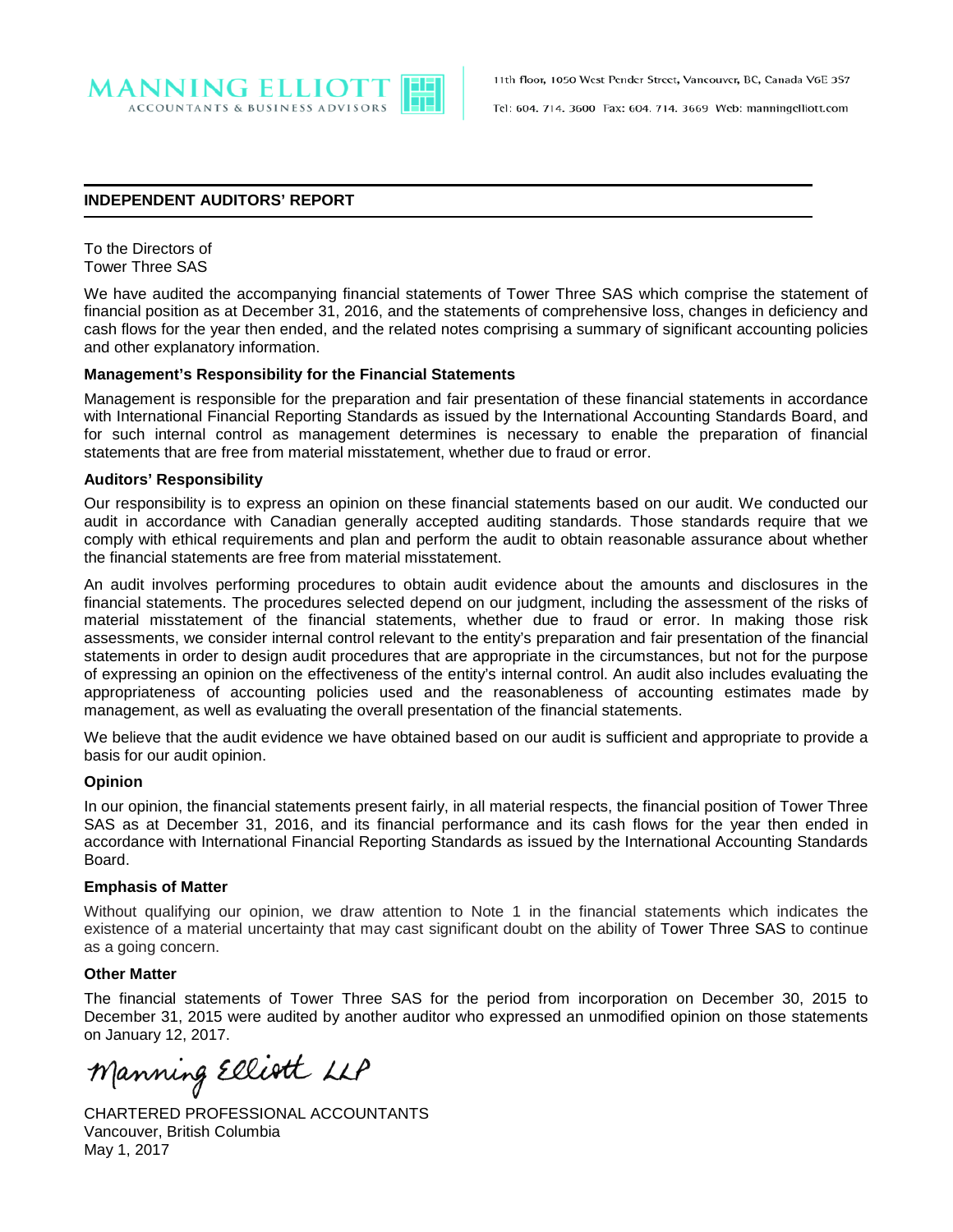Statements of Financial Position As at December 31, 2016 and 2015 (Expressed in Canadian Dollars)

|                                          | <b>Note</b>    | 2016       | 2015      |
|------------------------------------------|----------------|------------|-----------|
|                                          |                | \$         | \$        |
| <b>Current Assets</b>                    |                |            |           |
| Cash                                     |                | 9,864      |           |
| Due from related parties                 | 5              |            | 4,300     |
| Prepaid expenses and deposits            |                | 114,032    |           |
|                                          |                | 123,896    | 4,300     |
| Equipment                                | 6              | 248,478    |           |
|                                          |                | 372,374    | 4,300     |
|                                          |                |            |           |
| <b>Current Liabilities</b>               |                |            |           |
| Accounts payable and accrued liabilities |                | 70,406     |           |
| Deferred revenue                         |                | 4,480      |           |
| Due to related parties                   | 5              | 615,522    | 21,151    |
|                                          |                | 690,408    | 21,151    |
| <b>Shareholders' Deficiency</b>          |                |            |           |
| Share capital                            | $\overline{7}$ | 4,300      | 4,300     |
| <b>Deficit</b>                           |                | (313, 155) | (21, 151) |
| Accumulated other comprehensive loss     |                | (9, 179)   |           |
|                                          |                | (318, 034) | (16, 851) |
|                                          |                | 372,374    | 4,300     |

Nature of operations and going concern (Note 1) Subsequent event (Note 12)

Approved on behalf of the Board of Directors:

*"Name" "Name"*

The accompanying notes are an integral part of these financial statements.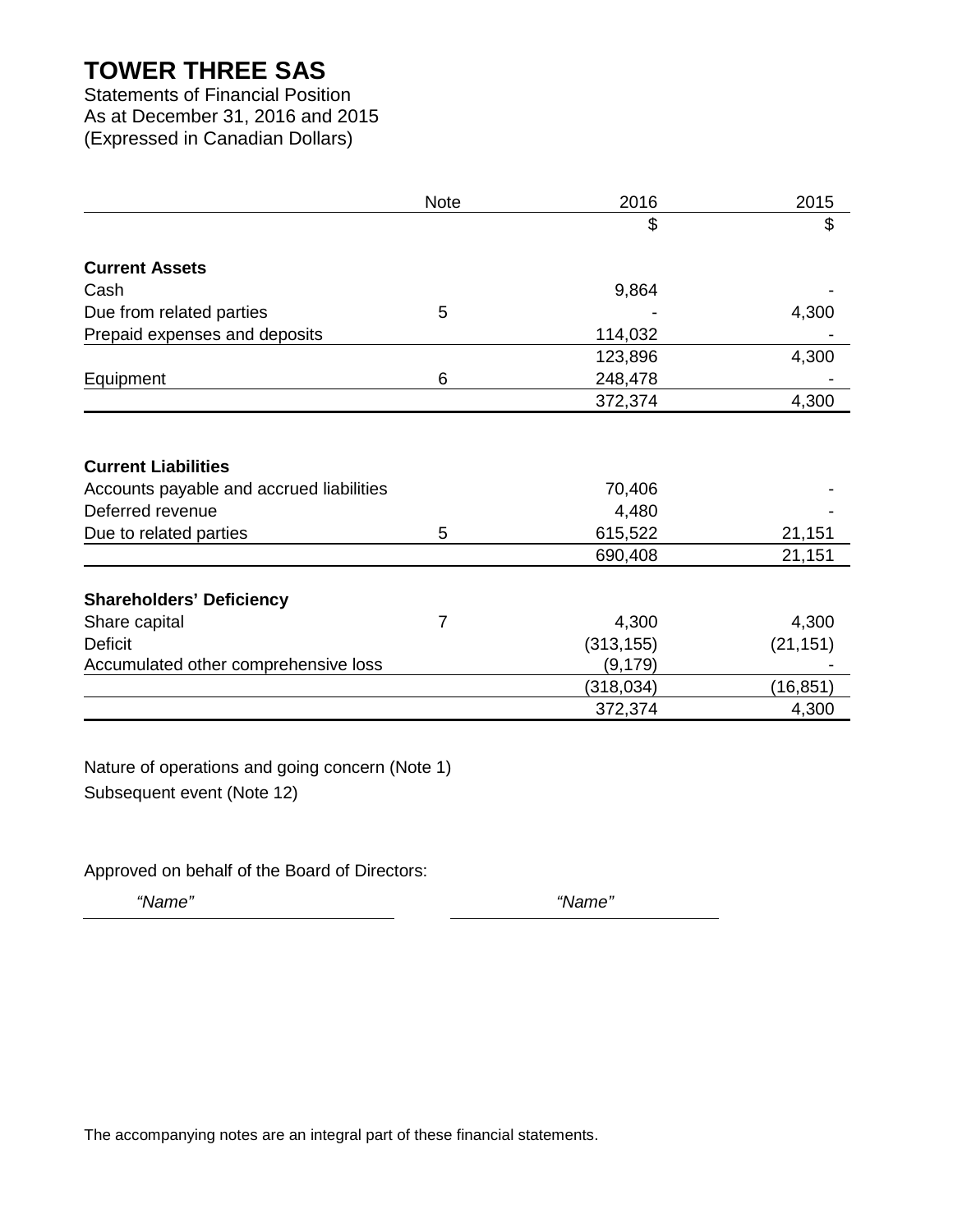Statements of Comprehensive Loss (Expressed in Canadian Dollars)

Year Ended December 31, 2016 Period from incorporation on December 30, 2015 to December 31, 2015  $\textcircled{\scriptsize{s}}$  ... **Revenues 19,403** - **19,403 Expenses** Amortization 3,440 Bank charges and interest 4,491 Commission 7,125 - Insurance and the set of the set of the set of the set of the set of the set of the set of the set of the set o  $\sf{Lease}$  . The contract of the contract of the contract of the contract of the contract of the contract of the contract of the contract of the contract of the contract of the contract of the contract of the contract of th Office and miscellaneous 54,472 Permits and licenses 2,046 Professional fees 204,561 21,151 Telephone and utilities **2,649** - 2,649 Travel 29,631 - 311,407 21,151 Net loss (292,004) (21,151) Other comprehensive loss Item that will not be reclassified to profit or loss: Foreign exchange translation adjustment (9,179) Comprehensive loss (301,183) (21,151) Loss per common share – basic and diluted (29.20) (2.12) Weighted average number of common shares outstanding 10,000 10,000 10,000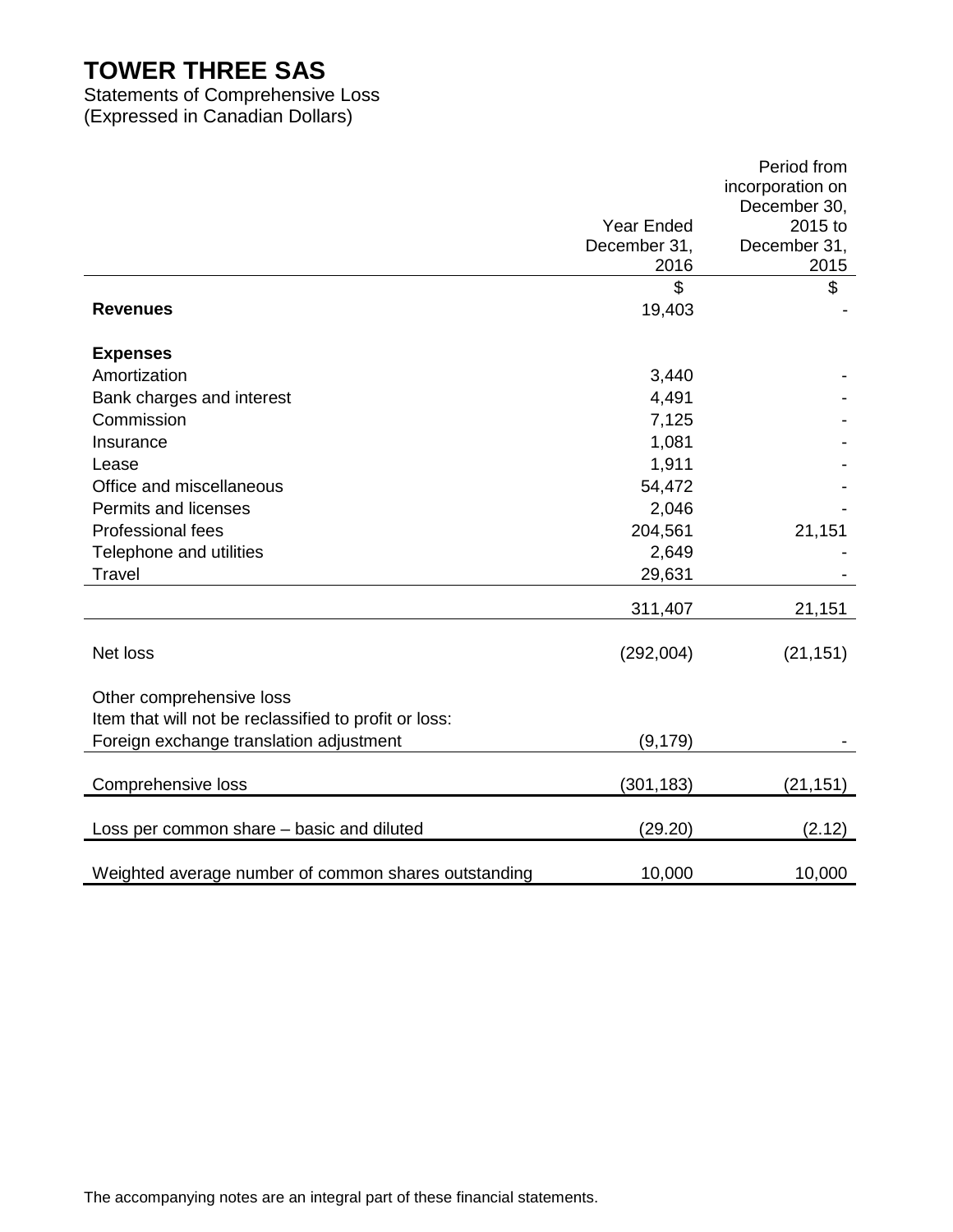Statement of Changes in Deficiency (Expressed in Canadian Dollars)

|                                     | Number of<br>Common |               |            | Accumulated<br>other<br>comprehensive |           |
|-------------------------------------|---------------------|---------------|------------|---------------------------------------|-----------|
|                                     | shares              | Share capital | Deficit    | income                                | Total     |
|                                     |                     | \$            | \$         | \$                                    | \$        |
| <b>Balance at December 30, 2015</b> |                     |               |            |                                       |           |
| Shares issued on incorporation      | 10,000              | 4,300         |            |                                       | 4,300     |
| Comprehensive loss                  |                     |               | (21, 151)  |                                       | (21, 151) |
| <b>Balance at December 31, 2015</b> | 10,000              | 4,300         | (21, 151)  |                                       | (16,851)  |
| Net loss                            |                     |               | (292,004)  |                                       | (292,004) |
| Comprehensive loss                  |                     |               |            | (9, 179)                              | (9, 179)  |
| <b>Balance at December 31, 2016</b> | 10,000              | 4.300         | (313, 155) | (9, 179)                              | (318,034) |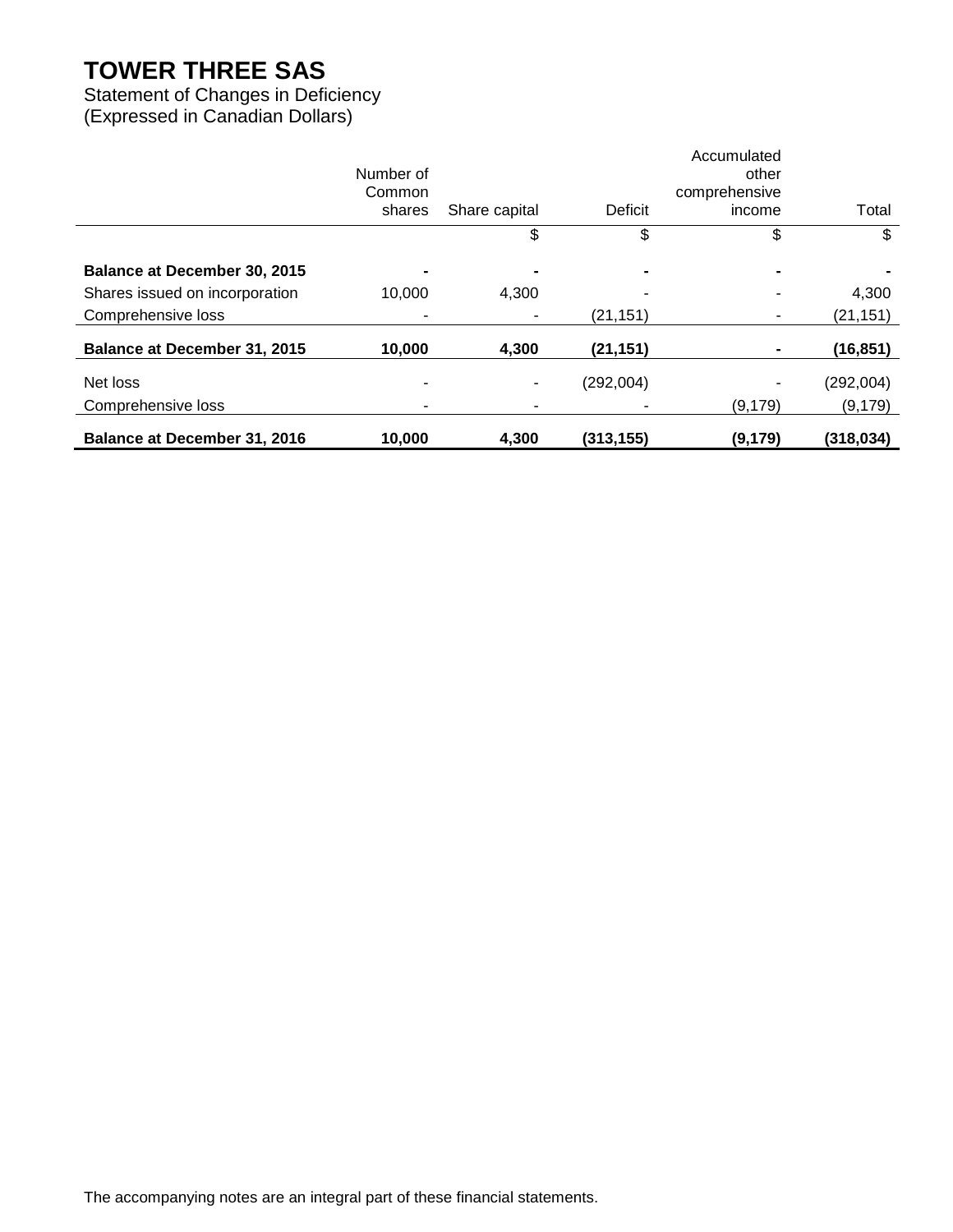Statements of Cash Flows

(Expressed in Canadian Dollars)

|                                                      |                                        | Period from<br>incorporation on<br>December 30, |
|------------------------------------------------------|----------------------------------------|-------------------------------------------------|
|                                                      | <b>Year Ended</b><br>December 31, 2016 | 2015 to<br>December 31,<br>2015                 |
| Cash flows from operating activities                 | \$                                     | \$                                              |
| Net loss                                             | (292,004)                              | (21, 151)                                       |
| Item not affection cash:                             |                                        |                                                 |
| Amortization of intangible assets                    | 3,440                                  |                                                 |
|                                                      | (288, 564)                             | (21, 151)                                       |
| Changes in non-cash working capital items:           |                                        |                                                 |
| Prepaid expenses                                     | (110, 723)                             |                                                 |
| Accounts payable and accrued liabilities             | 68,363                                 |                                                 |
| Deferred revenue                                     | 4,350                                  |                                                 |
| Due to related parties                               | (32, 841)                              | 21,151                                          |
|                                                      | (359, 415)                             |                                                 |
|                                                      |                                        |                                                 |
| <b>Cash flows from financing activities</b>          |                                        |                                                 |
| Equipment                                            | (244, 708)                             |                                                 |
| Loans payable                                        | 34,800                                 |                                                 |
|                                                      | (209, 908)                             |                                                 |
| <b>Cash flows from financing activities</b>          |                                        |                                                 |
| Advances from (to) related parties                   | 578,901                                |                                                 |
|                                                      |                                        |                                                 |
| Effect of changes in exchange rates on cash          | 286                                    |                                                 |
|                                                      |                                        |                                                 |
| Change in cash                                       | 9,864                                  |                                                 |
| Cash, beginning                                      |                                        |                                                 |
| Cash, ending                                         | 9,864                                  |                                                 |
| Supplemental disclosure of cash flow information:    |                                        |                                                 |
| Cash paid for interest<br>Cash paid for income taxes |                                        |                                                 |
|                                                      |                                        |                                                 |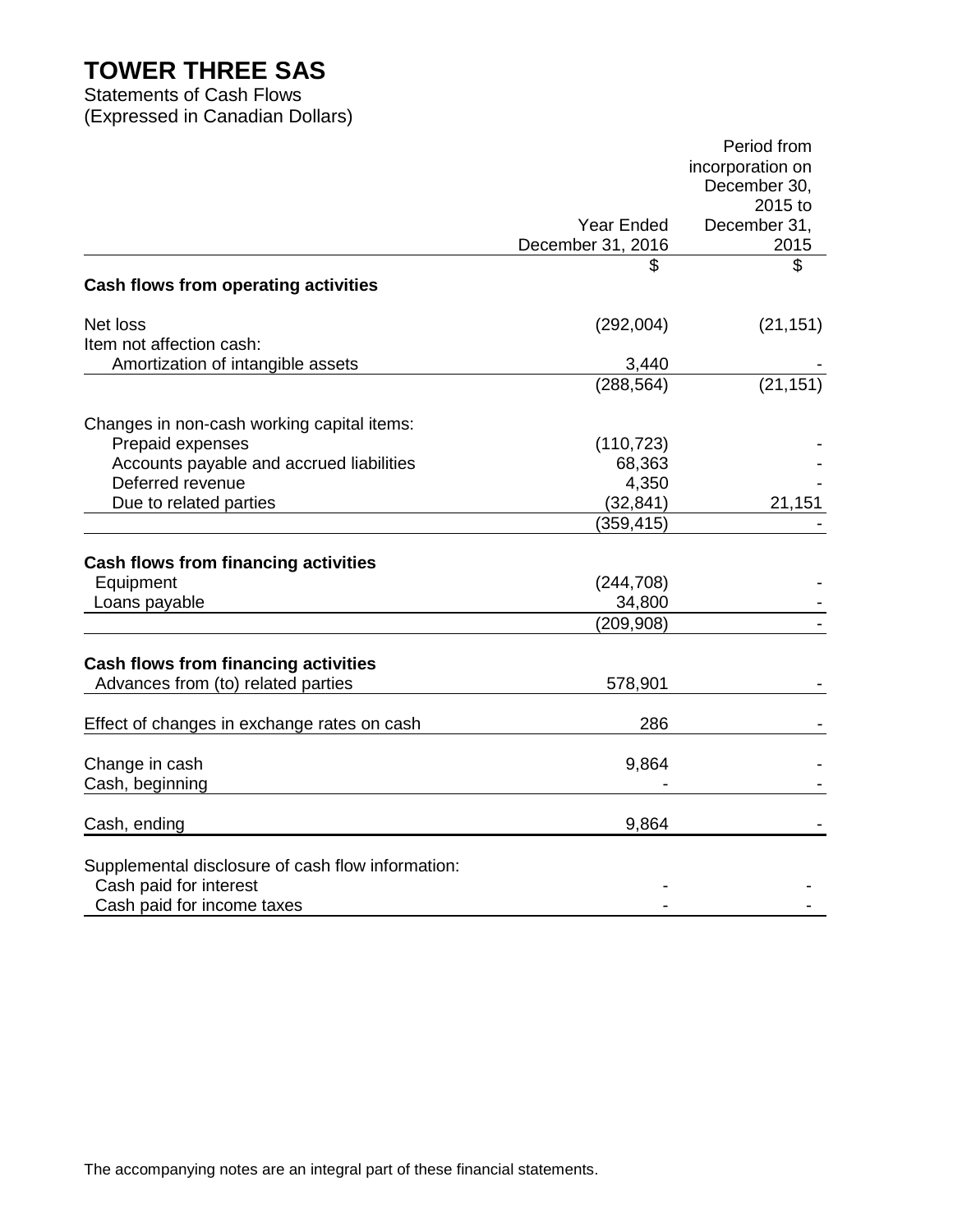Notes to Financial Statements Year Ended December 31, 2016 and Period from incorporation on December 30, 2015 to December 31, 2015 (Expressed in Canadian Dollars)

## **1. NATURE OF OPERATIONS AND GOING CONCERN**

Tower Three SAS (the "Company") was incorporated on December 30, 2015 under the Business Corporation Act of Colombia. The Company's head office is located at Carrera 8A #99-22 Unit 903, Bogota, Colombia.

Tower Three has secured 4G LTE cellular tower development contracts in Colombia. The Company focuses primarily on building cellular towers in municipalities where there currently is very limited or no cellular coverage, which enhances the probability of multiple carriers sharing the tower and minimizes competitive risk.

These financial statements have been prepared on the basis of accounting principles applicable to a going concern, and accordingly, do not purport to give effect to adjustments which may be required should the Company be unable to achieve the objectives above as a going concern. The net realizable value of the Company's assets may be materially less than the amounts recorded in these financial statements should the Company be unable to realize its assets and discharge its liabilities in the normal course of business. At December 31, 2016, the Company had an accumulated deficit of \$313,155 which has been funded primarily by the funding from related parties. Ongoing operations of the Company are dependent upon the Company's ability to receive continued financial support, complete equity financings and ultimately the generation profitable operations in the future. These factors raise significant doubt about the Company's ability to continue as a going concern.

## **2. STATEMENT OF COMPLIANCE AND BASIS OF PRESENTATION**

## **(a) Statement of Compliance**

These financial statements of the Company for the year ended December 31, 2016 have been prepared in accordance with International Financial Reporting Standards ("IFRS") as issued by the International Accounting Standards Board ("IASB").

These financial statements were approved and authorized for issue by the Board of Directors on May 1, 2017.

## **(b) Basis of Presentation**

These financial statements were prepared on a historical cost basis, except for financial instruments classified as fair value through profit or loss. In addition, these financial statements have been prepared using the accrual basis of accounting, except for cash flow information. The financial statements are presented in Canadian dollars. The Company's functional currency is the Colombian Peso.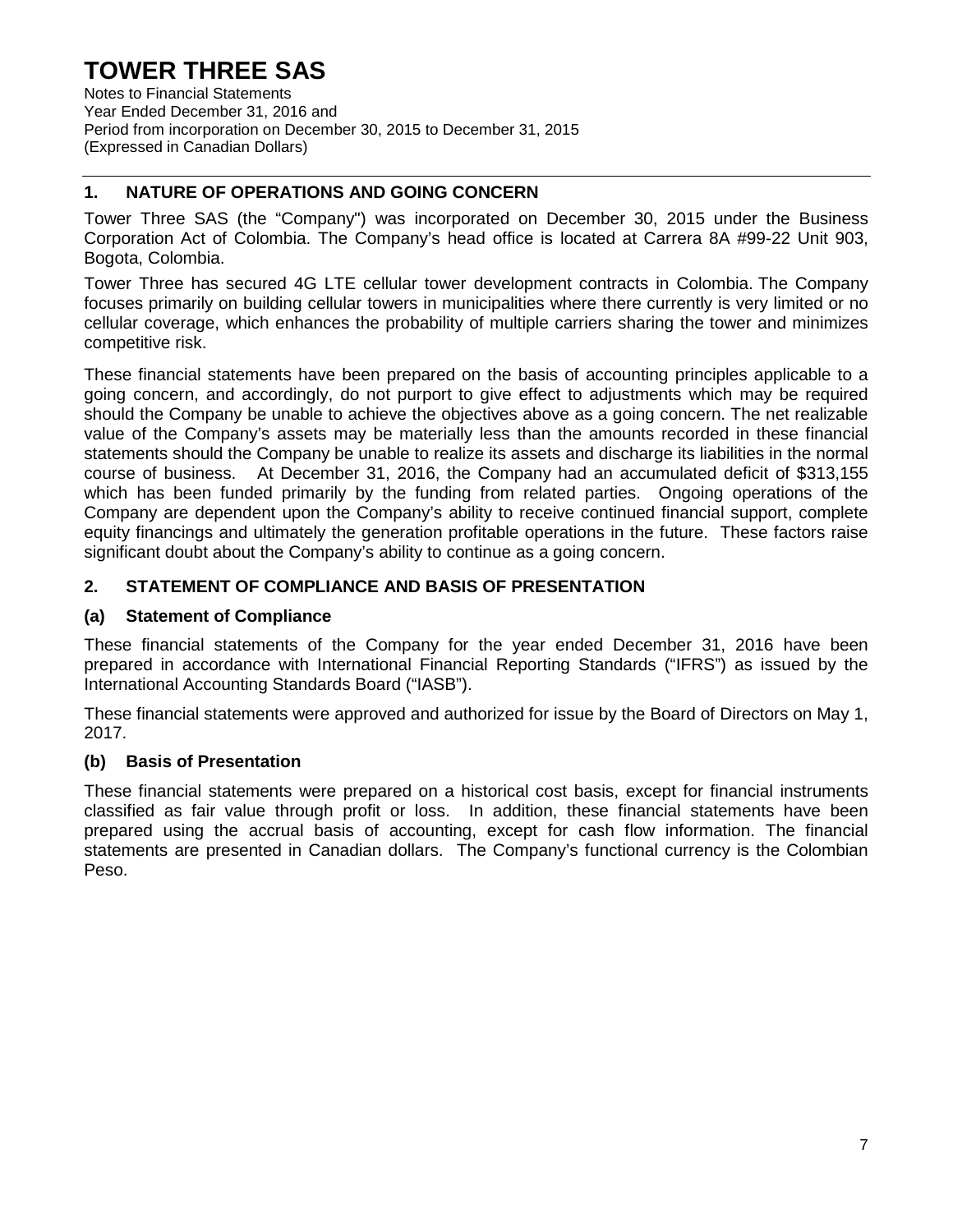Notes to Financial Statements Year Ended December 31, 2016 and Period from incorporation on December 30, 2015 to December 31, 2015 (Expressed in Canadian Dollars)

## **2. STATEMENT OF COMPLIANCE AND BASIS OF PRESENTATION** (CONTINUED)

#### **(c) Use of Estimates**

The preparation of these financial statements in accordance with IFRS requires management to make estimates and assumptions about the reported amounts of assets and liabilities, the disclosures of contingent assets and liabilities, and the results of operations. Significant areas requiring the use of management estimates include the recognition of revenue, useful lives and impairment of long-lived assets, deferred income tax assets and liabilities. Actual results could differ from the estimates made.

The estimates and underlying assumptions are reviewed on an ongoing basis. Revisions to accounting estimates are recognized in the period in which the estimates is revised if the revision affects only that period or in the period of the revision and further periods if the review affects both current and future periods.

#### Use of judgements

Critical accounting judgements are accounting policies that have been identified as being complex or involving subjective judgements or assessments with a significant risk of material adjustment in the year:

#### (i) Going concern

The assessment of the Company's ability to execute its strategy by effectively operating the Company involves judgement. Management closely monitors the operations and cash flows in the Company. Further information regarding going concern is outlined in Note 1.

#### (ii) Income taxes

Management exercises judgment to determine the extent to which deferred tax assets are recoverable, and can therefore be recognized in the statements of financial position and comprehensive income or loss.

### **3. SIGNIFICANT ACCOUNTING POLICIES**

The following is a summary of significant accounting policies used in the preparation of these financial statements:

### **(a) Loss per share**

Basic loss per share is computed by dividing the net loss for the period by the weighted average number of common shares outstanding during the period. To compute diluted loss per share, adjustments are made to common shares outstanding. The weighted average number of common shares outstanding is adjusted to include the number of additional common shares that would be outstanding if, at the beginning of the period or at time of issuance, all options and warrants were exercised. The proceeds from exercise are assumed to be used to purchase the Company's common shares at their average market price during the period. For the periods presented, this calculation proved to be anti-dilutive.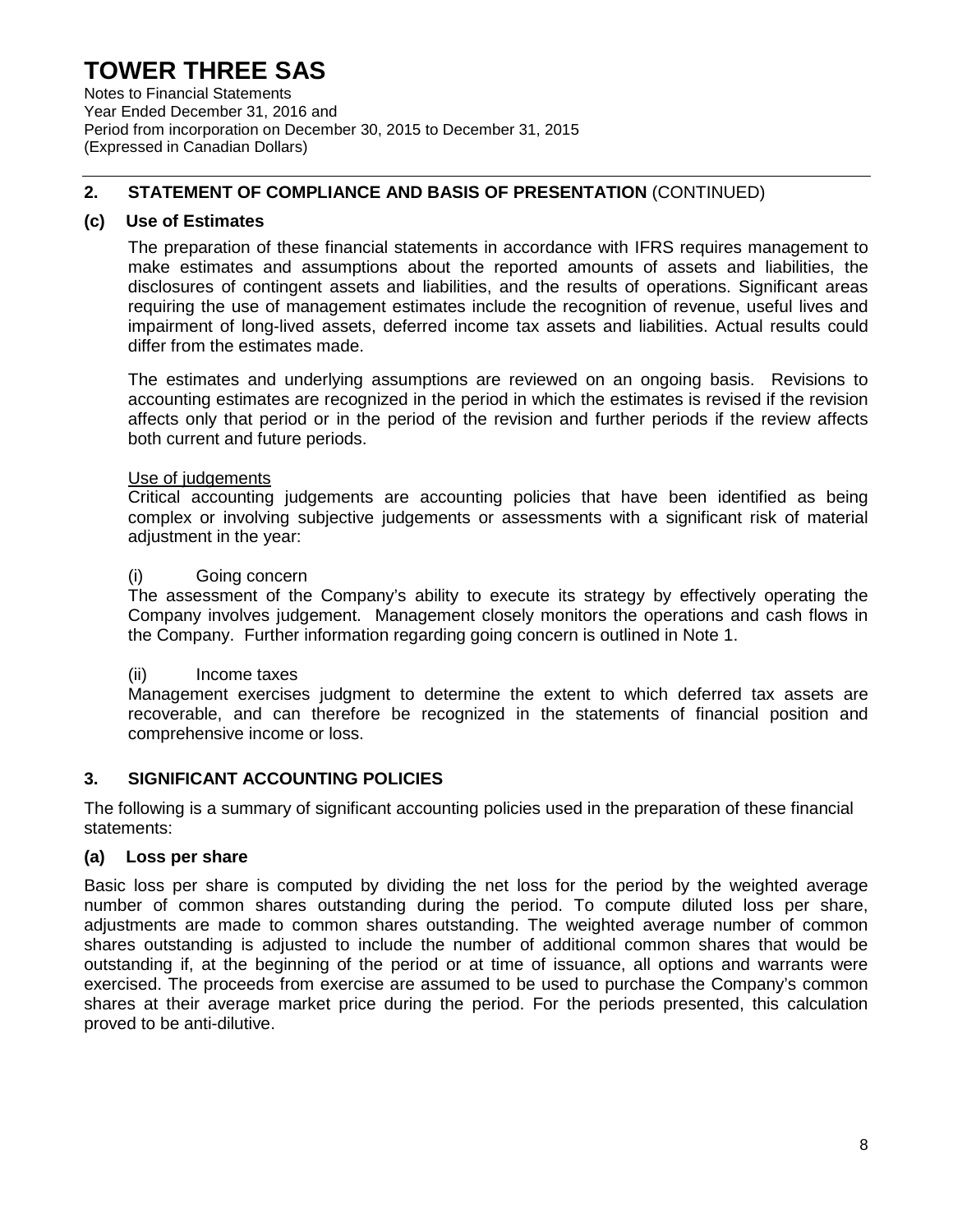Notes to Financial Statements Year Ended December 31, 2016 and Period from incorporation on December 30, 2015 to December 31, 2015 (Expressed in Canadian Dollars)

#### **3. SIGNIFICANT ACCOUNTING POLICIES** (CONTINUED)

#### **(b) Revenue recognition**

The Company's revenue is derived from leasing of towers to various telecommunication companies. Leasing revenue is recognized on a straight-line basis over the terms of the leases. The term of existing lease agreements is between five to thirteen years.

#### **(c) Foreign currency translation**

The reporting currency of the Company is the Canadian dollar. The functional currency of the Company is Columbian Peso.

Items included in the financial statements are measured using the currency of the primary economic environment in which the entity operates (the "functional currency"). Foreign currency transactions are translated into the functional currency using the exchange rates prevailing at the dates of the transaction. Foreign exchange gains and losses resulting from the settlement of such transactions and from the translation of monetary assets and liabilities not denominated in the functional currency of an entity are recognized in the profit or loss.

Assets and liabilities of entities with functional currencies other than Canadian dollars are translated at the year end rates of exchange, and the results of their operations are translated at average rates of exchange for the year. The resulting translation adjustments are included in accumulated other comprehensive income in shareholders' equity.

For the year ended December 31, 2016, an unrealized foreign exchange translation loss of \$9,179 was recorded under accumulated other comprehensive loss as a result of changes in the value of the Columbian Peso with respect to the Canadian dollar.

### **(d) Impairment**

Non-financial assets are tested for impairment whenever events or changes in circumstances indicate that an asset's carrying amount may be less than its recoverable amount. Management uses judgment to estimate these inputs and any changes to these inputs could have a material impact on the impairment calculation. For impairment testing, non-financial assets that do not generate independent cash flows are grouped together into cash-generating units (CGUs), which represent the levels at which largely independent cash flows are generated. An impairment loss is recognized in earnings to the extent that the carrying value of an asset, CGU or group of CGU's exceeds its estimated recoverable amount. The recoverable amount of an asset, CGU or group of CGU's is the greater of its value in use and its fair value less cost to sell. Value in use is calculated as the present value of the estimated future cash flows discounted at appropriate pre-tax discount rates. An impairment loss relating to a specific asset reduces the carrying value of the asset. An impairment loss relating to a group of CGU's is allocated on a pro-rata basis to reduce the carrying value of the assets in the units comprising the group. A previously recognized impairment loss related to non-financial assets is assessed at each reporting date for any indications that the loss has decreased or no longer exists. An impairment loss related to non-financial assets is reversed if there is a subsequent increase in the recoverable amount. An impairment loss is reversed only to the extent that the asset's carrying value does not exceed the carrying value that would have been determined, net of depreciation or amortization, if no loss had been recognized.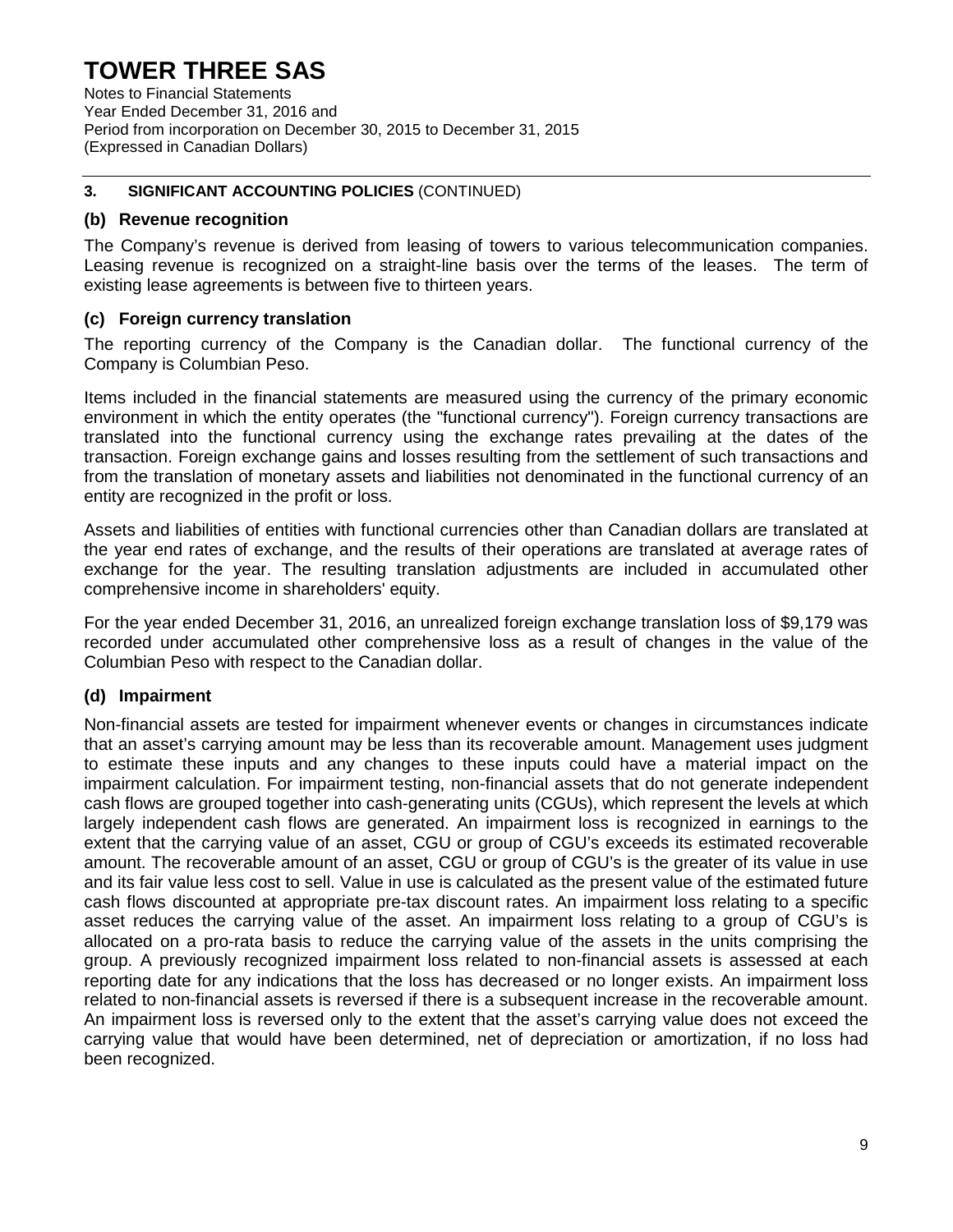Notes to Financial Statements Year Ended December 31, 2016 and Period from incorporation on December 30, 2015 to December 31, 2015 (Expressed in Canadian Dollars)

### **3. SIGNIFICANT ACCOUNTING POLICIES** (CONTINUED)

### **(e) Share capital**

Common shares are classified as equity. Transaction costs directly attributable to the issue of common shares and share options are recognized as a deduction from equity, net of any tax effects. Common shares issued for consideration other than cash, are valued based on their market value at the date the shares are issued.

The Company has adopted a residual value method with respect to the measurement of shares and warrants issued as private placement units. The residual value method first allocates value to the more easily measurable component based on fair value and then the residual value, if any, to the less easily measurable component. The Company considers the fair value of common shares issued in a private placement to be the more easily measurable component and the common shares are valued at their fair value, as determined by the closing quoted bid price on the announcement date. The balance, if any, is allocated to the attached warrants. Any fair value attributed to the warrants is recorded as reserves.

## **(f) Share-based payments**

Share-based payments to employees are measured at the fair value of the instruments issued and amortized over the vesting periods. Share-based payments to non-employees are measured at the fair value of the goods or services received or the fair value of the equity instruments issued, if it is determined the fair value of the goods or services cannot be reliably measured, and are recorded at the date the goods or services are received. The amount recognized as an expense is adjusted to reflect the number of awards expected to vest. The offset to the recorded cost is to warrants and options reserve. Consideration received on the exercise of stock options is recorded as share capital and the related amount in warrants and options reserve is transferred to share capital. Charges for options that are forfeited before vesting are reversed from share-based payments reserve. For those options that expire or are forfeited after vesting, the recorded value is transferred to deficit.

### **(g) Income taxes**

The Company uses the asset and liability method of accounting for income taxes. Under this method, deferred tax assets and liabilities are recognized for the future tax consequences attributable to differences between the financial statement carrying amounts of existing assets and liabilities and their respective tax basis. Deferred tax assets and liabilities are measured using substantively enacted tax rates expected to apply to taxable income in the years in which those temporary differences are expected to be recovered or settled. Deferred income tax assets result from unused loss carryforwards, resource related pools and other deductions. A deferred tax asset is recognized for unused tax losses, tax credits and deductible temporary differences to the extent that it is probable that future taxable profits will be available against which they can be utilized.

Deferred tax assets are reviewed at each reporting date and are reduced to the extent that it is no longer probable that the related tax benefit will be realized.

### **(h) Long-lived assets**

Long-lived assets are stated at cost which includes the acquisition price and any direct costs to bring the asset into productive use at its intended location.

Amortization for equipment is recognized using the straight line method over their estimated useful lives at a rate of 5% per year.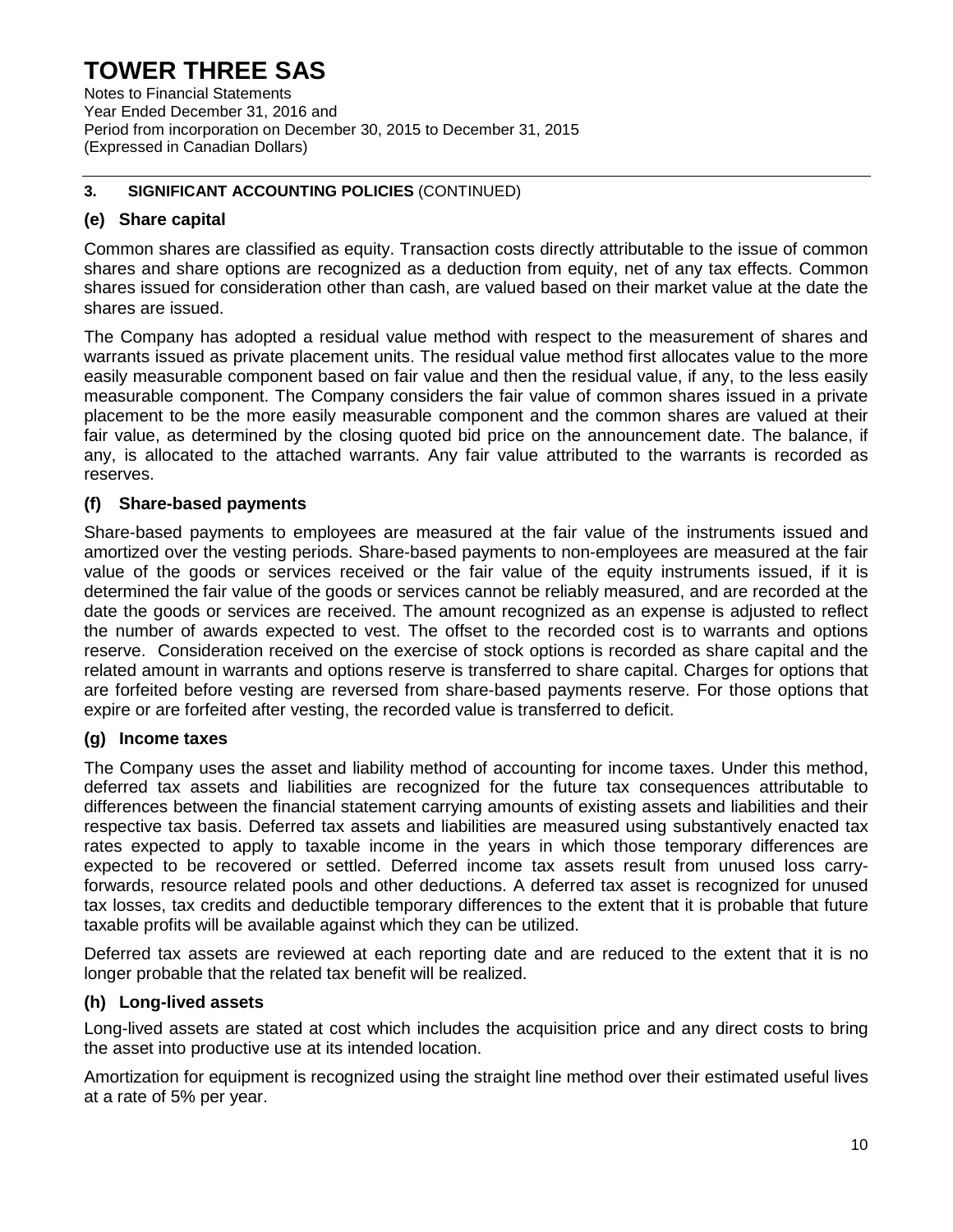Notes to Financial Statements Year Ended December 31, 2016 and Period from incorporation on December 30, 2015 to December 31, 2015 (Expressed in Canadian Dollars)

### **3. SIGNIFICANT ACCOUNTING POLICIES** (CONTINUED)

### **(i) Provisions**

Provisions are recorded when a present legal or constructive obligation exists as a result of past events where it is probable that an outflow of resourced embodying economic benefits will be required to settle the obligation, and a reliable estimate of the amount of the obligation can be made. The amount recognized as a provision is the best estimate of the consideration required to settle the present obligation at the statement of financial position date, taking into account the risks and uncertainties surrounding the obligation. Where a provision is measured using the cash flows estimated to settle the present obligation, its carrying amount is the present value of those cash flows. When some or all of the economic benefits required to settle a provision are expected to be recovered from a third party, the receivable is recognized as an asset if it is virtually certain that reimbursement will be received and the amount receivable can be measured reliably.

### **(j) Financial instruments**

#### (a) Financial assets

The Company classifies its financial assets in the following categories: held-to-maturity, fair value through profit or loss ("FVTPL"), loans and receivables, and available-for-sale ("AFS"). The classification depends on the purpose for which the financial assets were acquired. The Company's accounting policy for each category is as follows:

#### *Fair value through profit or loss*

This category comprises derivatives, or assets acquired or incurred principally for the purpose of selling or repurchasing it in the near term. They are carried in the statement of financial position at fair value with changes in fair value recognized through profit or loss.

#### *Loans and receivables*

These assets are non-derivative financial assets with fixed or determinable payments that are not quoted in an active market. They are carried at amortized cost less any provision for impairment. Individually significant receivables are considered for impairment when they are past due or when other objective evidence is received that a specific counterparty will default.

These assets are non-derivative financial assets with fixed or determinable payments and fixed maturities that the Company's management has the positive intention and ability to hold to maturity. These assets are measured at amortized cost using the effective interest method. If there is objective evidence that the investment is impaired, determined by reference to external credit ratings and other relevant indicators, the financial asset is measured at the present value of estimated future cash flows. Any changes to the carrying amount of the investment, including impairment losses, are recognized through profit or loss.

#### *Available-for-sale*

Non-derivative financial assets not included in the above categories are classified as availablefor- sale. They are carried at fair value with changes in fair value recognized directly in other comprehensive income (loss). Where a decline in the fair value of an available-for-sale financial asset constitutes objective evidence of impairment, the amount of the loss is removed from other comprehensive income (loss) and recognized in profit or loss.

The Company has classified its cash at fair value through profit or loss. The Company's due from related parties are classified as loans and receivables.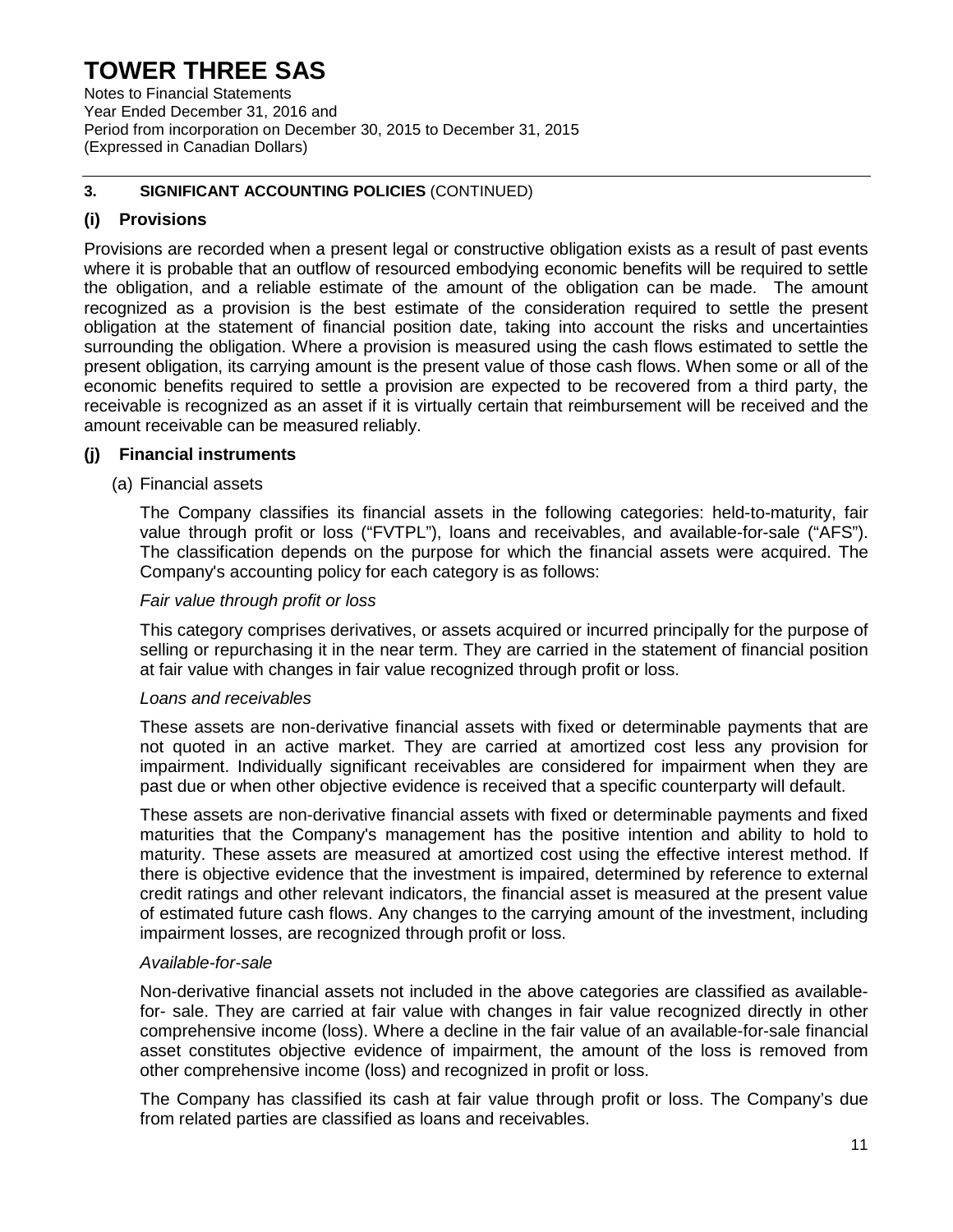Notes to Financial Statements Year Ended December 31, 2016 and Period from incorporation on December 30, 2015 to December 31, 2015 (Expressed in Canadian Dollars)

## **3. SIGNIFICANT ACCOUNTING POLICIES** (CONTINUED)

#### **(j) Financial instruments** (continued)

(a) Financial assets (continued)

#### *Impairment of financial assets*

A financial asset is assessed at each reporting date to determine whether there is any objective evidence that it is impaired. A financial asset could be impaired if objective evidence indicates that one or more events have had a negative effect on the estimated future cash flows of that asset.

An impairment loss in respect of a financial asset measured at amortized cost is calculated as the difference between its carrying amount and the present value of the estimated future cash flows, discounted at the original effective interest rate.

Individually significant financial assets are tested for impairment on an individual basis. The remaining financial assets are assessed collectively in groups that share similar credit risk characteristics.

An impairment loss is reversed if the reversal can be related objectively to an event occurring after the impairment loss was recognized. For financial assets measured at amortized cost, this reversal is recognized in profit or loss.

(b) Financial liabilities

The Company classifies its financial liabilities into one of two categories, depending on the purpose for which the liability was acquired. The Company's accounting policy for each category is as follows:

*Fair value through profit or loss* - This category comprises derivatives, or liabilities acquired or incurred principally for the purpose of selling or repurchasing it in the near term. They are carried in the statement of financial position at fair value with changes in fair value recognized through profit or loss.

*Other financial liabilities:* This category consists of liabilities carried at amortized cost using the effective interest method.

The Company's accounts payable and due to related parties are classified as other financial liabilities.

#### **(k) Adoption of new pronouncements**

The Company did not adopt any new or amended accounting standards during the year ended December 31, 2016 which had a significant impact on the Financial Statements.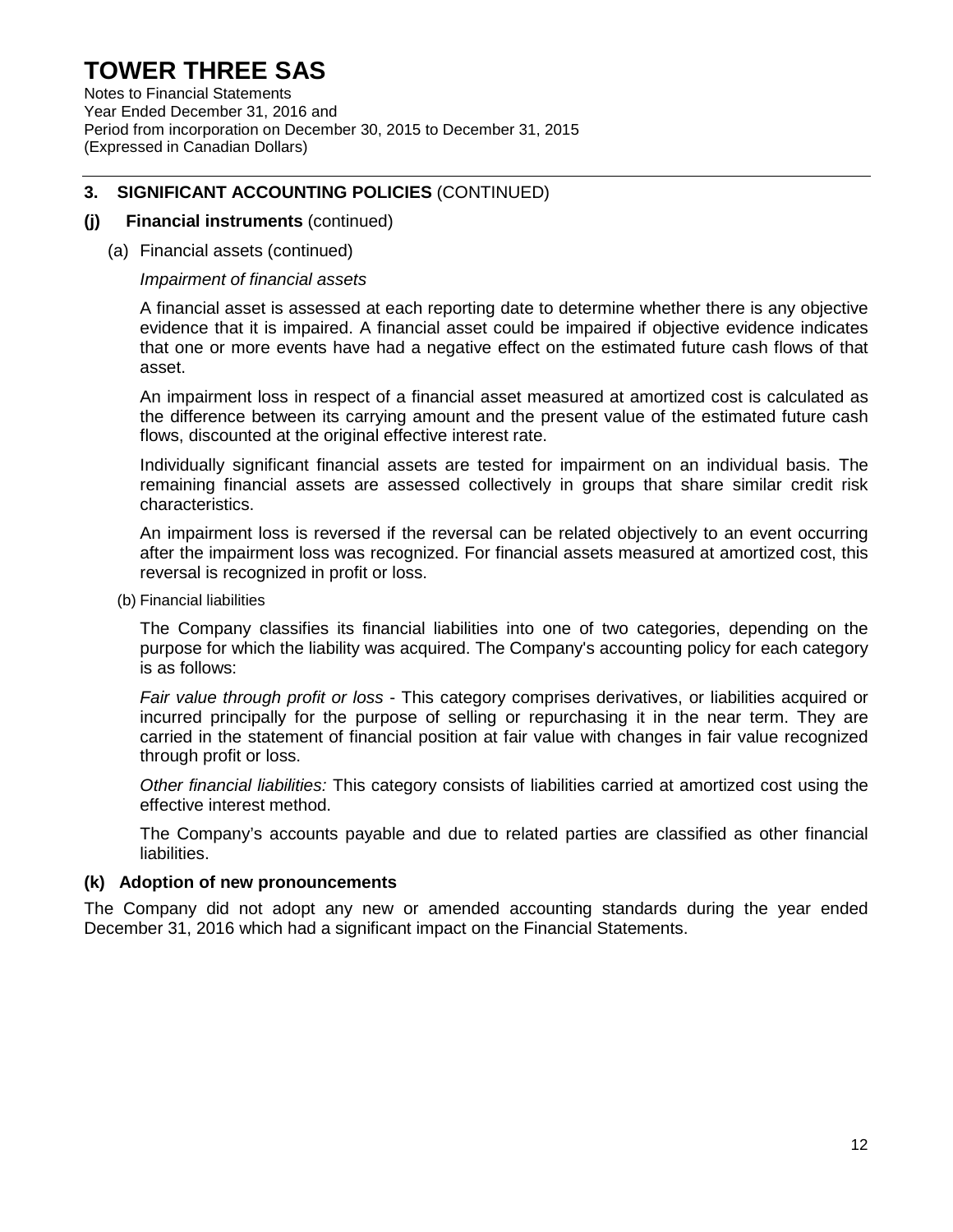Notes to Financial Statements Year Ended December 31, 2016 and Period from incorporation on December 30, 2015 to December 31, 2015 (Expressed in Canadian Dollars)

## **4. RECENT ACCOUNTING PRONOUNCEMENTS**

Certain new standards, interpretations and amendments to existing standards have been issued by the IASB that are mandatory for future accounting periods. Some updates that are not applicable or are not consequential to the Company may have been excluded from the list below.

#### *Standard effective for annual periods beginning on or after January 1, 2018*

**IFRS 9** *Financial Instruments* - In November 2009, as part of the IASB project to replace IAS 39 *Financial Instruments: Recognition and Measurement*, the IASB issued the first phase of IFRS 9, that introduces new requirements for the classification and measurement of financial assets. The standard was revised in October 2010 to include requirements regarding classification and measurement of financial liabilities. In November 2013 the standard was revised to add the new general hedge accounting requirements. The standard was finalized in July 2014 and was revised to add a new expected loss impairment model and amends the classification and measurement model for financial assets by adding a new fair value through other comprehensive income ("FVOTCI") category for certain debt instruments and additional guidance on how to apply the business model and contractual cash flow characteristics test.

**IFRS 15 -** *Revenue from Contracts with Customers -* On May 28, 2014 the IASB issued IFRS 15, "Revenue from contracts with customers". IFRS 15 will replace IAS 11, "Construction contracts", IAS 18, "Revenue", IFRIC 13, "Customer loyalty programmes", IFRIC 15, "Agreements for the construction of real estate", IFRIC 18, "Transfers of assets from customers" and SIC 31, "Revenue – barter transactions involving advertising services". The standard contains a single model that applies to contracts with customers and two approaches to recognizing revenue: at a point in time; or over time. The model features a contract-based five-step analysis of transactions to determine whether, how much and when revenue is recognized. New estimates and judgmental thresholds have been introduced, which may affect the amount and/or timing of revenue recognized. The new standard applies to contracts with customers. It does not apply to insurance contracts, financial instruments or lease contracts, which fall in the scope of other IFRSs.

*Standard effective for annual periods beginning on or after January 1, 2019*

**IFRS 16** *– Leases -* On January 13, 2016 the IASB issued IFRS 16, "Leases". This standard introduces a single lessee accounting model and requires a lessee to recognize assets and liabilities for all leases with a term of more than 12 months, unless the underlying asset is of low value. A lessee is required to recognize a right-of-use asset representing its right to use the underlying asset and a lease liability representing its obligation to make lease payments. This standard substantially carries forward the lessor accounting requirements of IAS 17, while requiring enhanced disclosures to be provided by lessors. Other areas of the lease accounting model have been impacted, including the definition of a lease.

The new standard is effective for annual periods beginning on or after January 1, 2019. Earlier application is permitted for entities that apply IFRS 15, "Revenue from contracts with customers" at or before the date of initial adoption of IFRS 16.

The extent of the impact of adoption of these above standards on the financial statements of the Company has not yet been determined.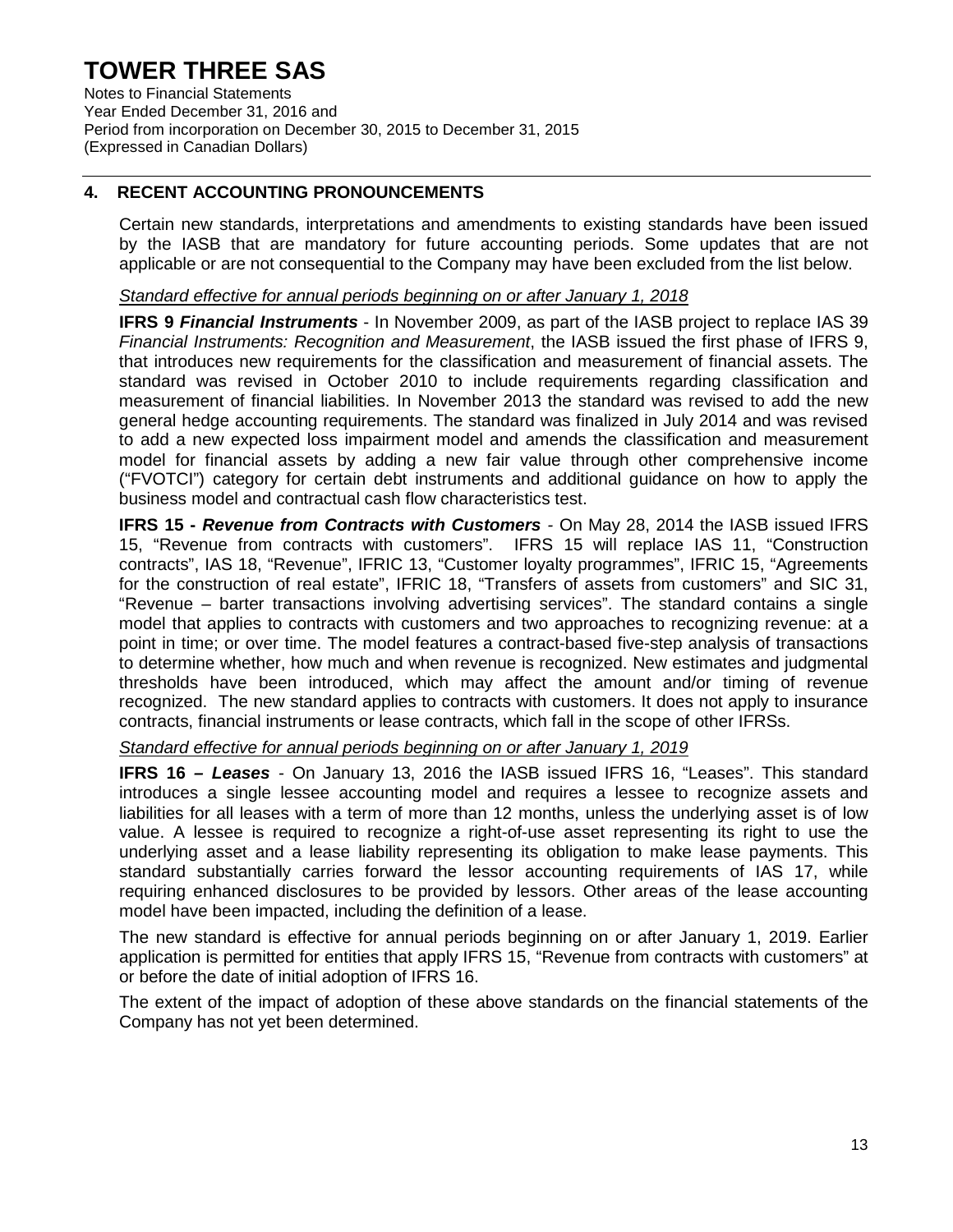Notes to Financial Statements Year Ended December 31, 2016 and Period from incorporation on December 30, 2015 to December 31, 2015 (Expressed in Canadian Dollars)

### **5. RELATED PARTY TRANSACTIONS AND BALANCES**

#### **Due from (to) related Parties**

Due from (to) related parties consists of short term amounts advanced to, services rendered and expenses paid on behalf of the Company by shareholders of the Company. These amounts are unsecured, non-interest bearing, and payable on demand. As at December 31, 2016 and 2015, the Company has the following balances with related parties:

|                                                     | 2016    | 2015   |
|-----------------------------------------------------|---------|--------|
| Due to related parties:                             |         |        |
| Tower One Wireless Corp.                            | 189,589 |        |
| Amounts owing to a company controlled by a director | 356,268 | 21,151 |
| Amounts owing to the parent of the CEO              | 69,665  |        |
|                                                     | 615,522 | 21,151 |

Included in accounts payable was the commission payables in the amount of \$6,531 to the officers of the company (2015 - \$nil).

As at December 31, 2015, there was \$4,300 due fro related parties for the issuance of common shares..

#### **Related Party Transactions and Key Management and Personnel Compensation**

During the year ended December 31, 2016, legal fees of \$nil (2015 - \$21,151) was paid to a director of the company.

#### **6. EQUIPMENT**

|                                 | $\boldsymbol{\theta}$ |
|---------------------------------|-----------------------|
| <b>Cost</b>                     |                       |
| December 31, 2015               |                       |
| Construction                    | 244,708               |
| Foreign exchange movement       | 7,313                 |
| December 31, 2016               | 252,021               |
| <b>Accumulated amortization</b> |                       |
| December 31, 2015               |                       |
| Additions                       | 3,440                 |
| Foreign exchange movement       | 103                   |
| December 31, 2016               | 3,543                 |
| Net book value                  |                       |
| December 31, 2015               |                       |
| December 31, 2016               | 248,478               |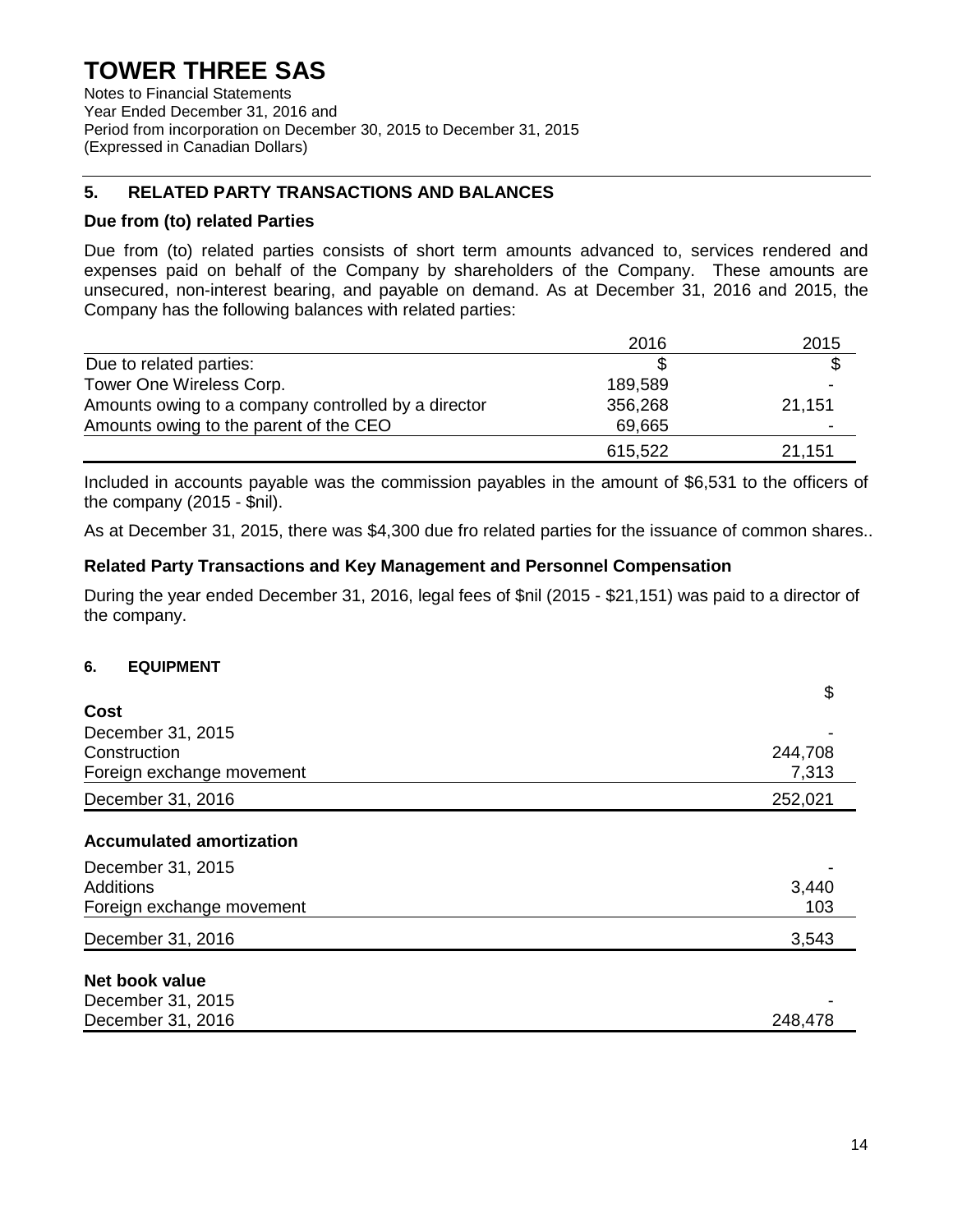Notes to Financial Statements Year Ended December 31, 2016 and Period from incorporation on December 30, 2015 to December 31, 2015 (Expressed in Canadian Dollars)

## **7. SHARE CAPITAL**

### **Authorized:**

10,000 common shares with a par value at COP\$1,000 per common share.

#### **Issued and outstanding:**

On December 30, 2015 the Company issued 10,000 common shares at COP\$1,000 (\$0.43) per share for gross proceeds of COP\$10,000,000 (\$4,300). The proceeds were included in due from related parties at December 31, 2015 and 2016.

### **8. INCOME TAXES**

Deferred taxes are recognized for the future income tax consequences attributable to differences between the carrying values of assets and liabilities and their respective income tax bases. Deferred tax assets are evaluated periodically and if realization is not considered likely, a valuation allowance is provided.

The reconciliation of income tax attributable to continuing operations computed at the statutory tax rate of 25% (2015 – 25%) to income tax expense is:

|                                       | For the years ended December 31, |        |  |
|---------------------------------------|----------------------------------|--------|--|
|                                       | 2016                             | 2015   |  |
| Colombia statutory income tax rate    | 25%                              | 25%    |  |
|                                       |                                  |        |  |
| Income tax recovery at statutory rate | 73,000                           | 5,000  |  |
| Effect on income taxes of:            |                                  |        |  |
| Losses not recognized                 | (73,000)                         | (5000) |  |
| Income taxes recoverable              | -                                |        |  |

The nature and effect of the Company's unrecognized deferred tax assets is as follows:

|                                    | 2016   | 2015  |
|------------------------------------|--------|-------|
|                                    |        |       |
| Non-capital losses carried forward | 78,000 | 5,000 |

As at December 31, 2016, the Company had non-capital losses carried forward of approximately \$313,000 (2015 - \$21,000) which may be applied to reduce future years' taxable income.

## **9. CAPITAL DISCLOSURE**

The Company considers its capital under management to be comprised of shareholders' equity and any debt that it may issue. The Company's objectives when managing capital are to continue as a going concern and to maximize returns for shareholders over the long term. The Company is not subject to any capital restrictions. There has been no change in the Company's objectives in managing its capital.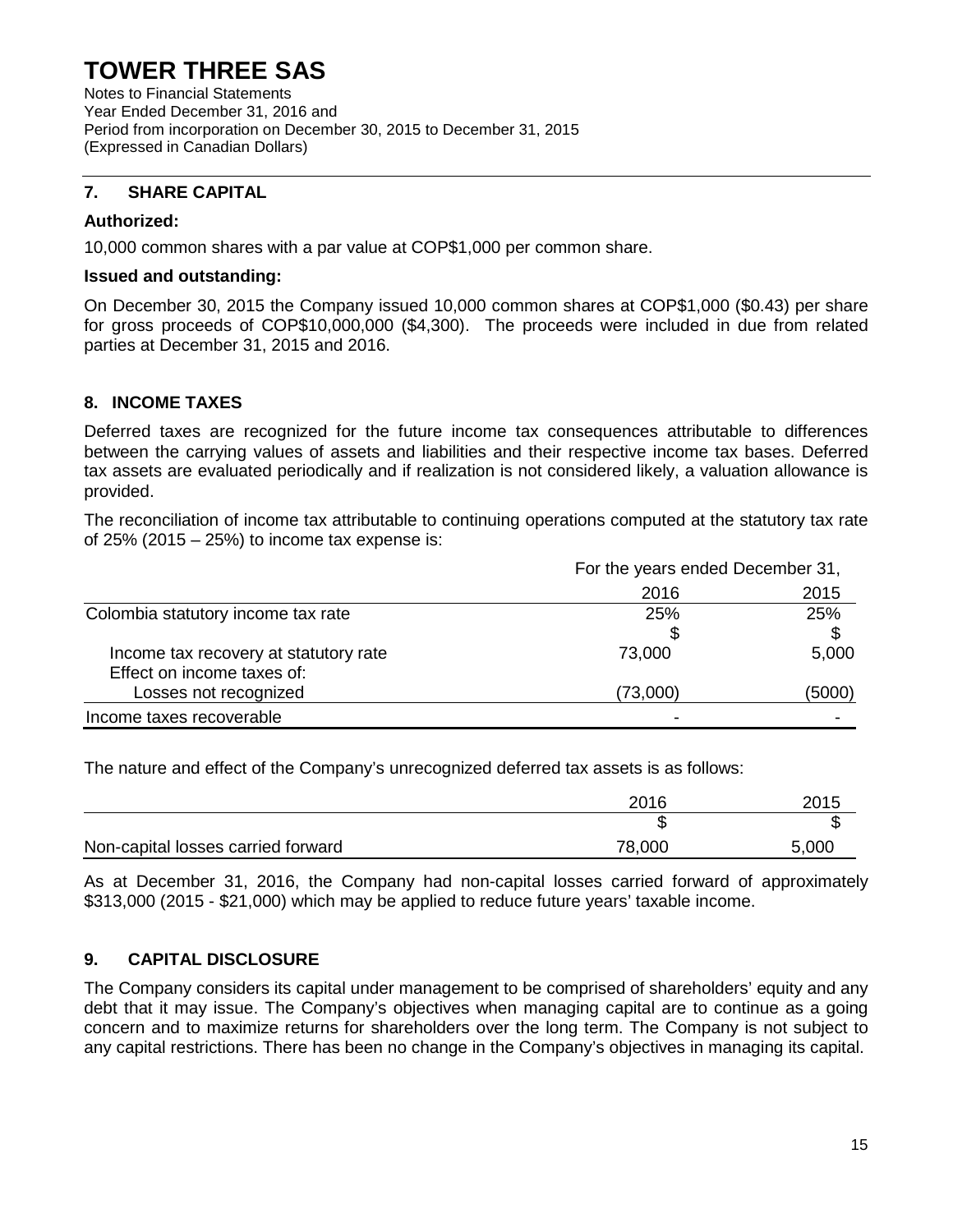Notes to Financial Statements Year Ended December 31, 2016 and Period from incorporation on December 30, 2015 to December 31, 2015 (Expressed in Canadian Dollars)

## **10. FINANCIAL INSTRUMENTS AND RISK**

As at December 31, 2016, the Company's financial instruments consist of cash, accounts payable and due to related parties. The carrying value of these financial instruments approximates their fair values because of the short term nature of these instruments.

#### *Credit Risk*

Financial instruments that potentially subject the Company to concentrations of credit risk consist principally of cash. To minimize the credit risk the Company places cash with a high credit quality financial institution.

### *Liquidity Risk*

Liquidity risk is the risk that the Company will not be able to meet its financial obligations as they fall due. The Company's objective in managing liquidity risk is to ensure that it has sufficient liquidity available to meet its liabilities when due. The Company uses cash to settle its financial obligations as they fall due. The ability to do this relies on the Company's ability to collect its revenue in a timely manner and maintain sufficient cash on hand.

#### *Currency Risk*

The Company generates revenues and incurs expenses and capital expenditures primarily in Colombia and is exposed to the resulting risk from changes in foreign currency exchange rates. Some administrative and head office related expenses are incurred in Canada. In addition, the Company holds financial assets and liabilities in foreign currencies that expose the Company to foreign exchange risks. A significant change in the currency exchange rates between the Canadian dollar relative to the Colombia Peso could have an effect on the Company's results of operations, financial position and/or cash flows. The Company has not hedged its exposure to currency fluctuations.

#### *Interest Rate Risk*

Interest rate risk is the risk that future cash flows of the Company's assets and liabilities can change due to a change in interest rates. The Company is not exposed to interest rate risk as no financial instruments are interest-bearing. It is management's opinion that the Company is not exposed to significant interest, currency or credit risk arising from the financial statements.

### **Fair Value**

The Company provides information about financial instruments that are measured at fair value, grouped into Level 1 to 3 based on the degree to which the inputs used to determine the fair value are observable.

- Level 1 fair value measurements are those derived from quoted prices in active markets for identical assets or liabilities.
- Level 2 fair value measurements are those derived from inputs other than quoted prices included within Level 1, that are observable either directly or indirectly.
- Level 3 fair value measurements are those derived from valuation techniques that include inputs that are not based on observable market data.

Cash is measured using level 1 fair value inputs.